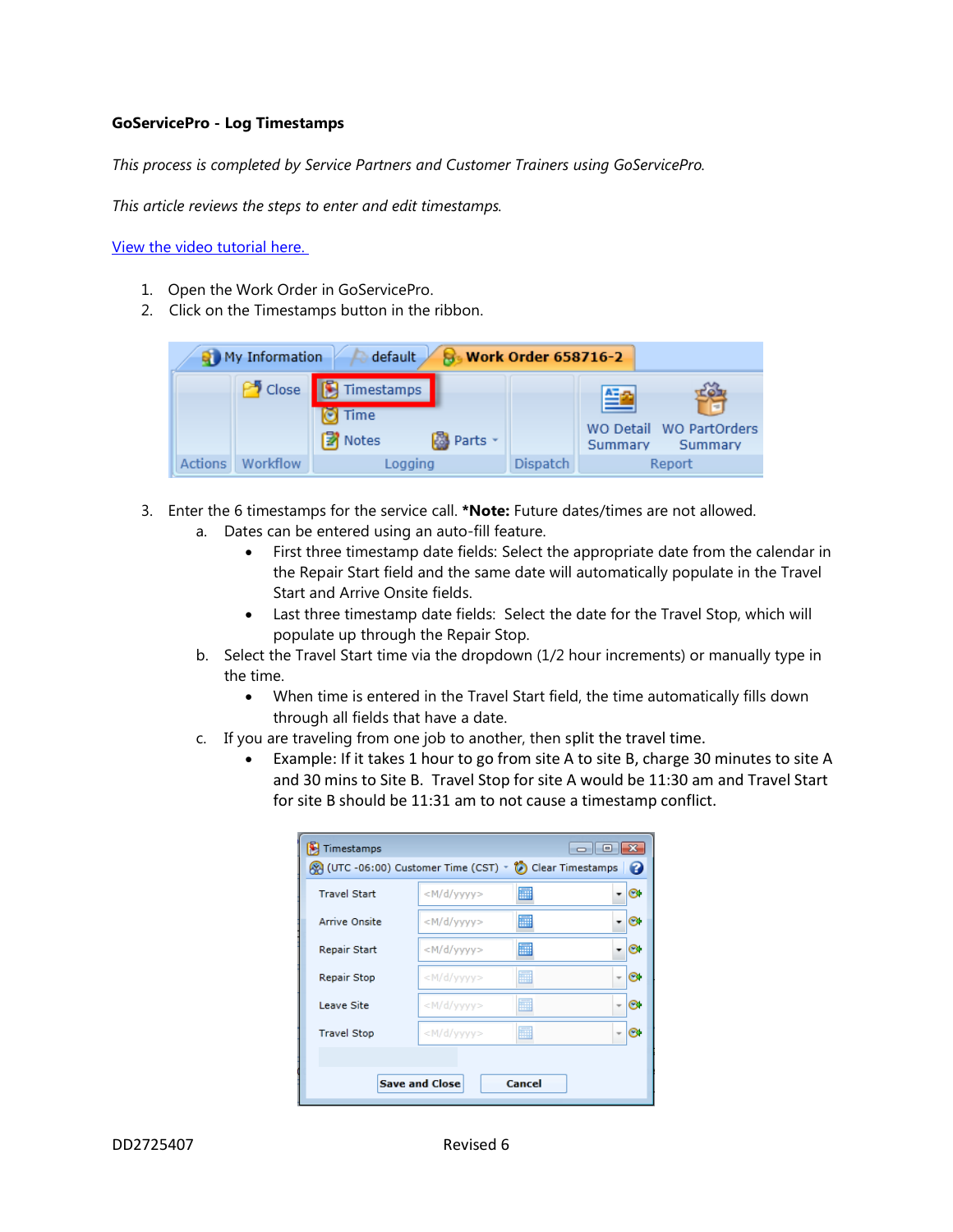- 4. Click the Save and Close button.
	- a. Timestamps cannot conflict with entries on other Work Orders. You will receive an error at this point if time overlaps with another Work Order.
- 5. The Timestamps are visible in the Audit Trail.

## **Edit Timestamps**

- 1. Click on the Timestamps button in the ribbon.
- 2. Override the existing information.
- 3. Click the Save and Close button.

**\*Note:** Once the Work Order has been closed, the timestamps cannot be modified.

## **Clearing Timestamps**

1. Click the Clear Timestamps button in the Timestamps window.

| <b>Travel Start</b> | <m d="" yyyy=""></m> | 臝 | C.                  |
|---------------------|----------------------|---|---------------------|
| Arrive Onsite       | $<$ M/d/yyyy>        | 撫 | ⊛                   |
| <b>Repair Start</b> | <m d="" yyyy=""></m> | 圖 | C)                  |
| Repair Stop         | <m d="" yyyy=""></m> | H | $\bullet$<br>$\sim$ |
| Leave Site          | <wd yyyy=""></wd>    | 匾 | ◎                   |
| <b>Travel Stop</b>  | <m d="" vyyy=""></m> | 圖 | $\odot$             |

2. Check the checkbox of the field you wish to clear. All of the checkboxes below your selected checkbox will check automatically. For example, checking the Repair Stop checkbox will auto-check the Leave Site and Travel Stop checkboxes.